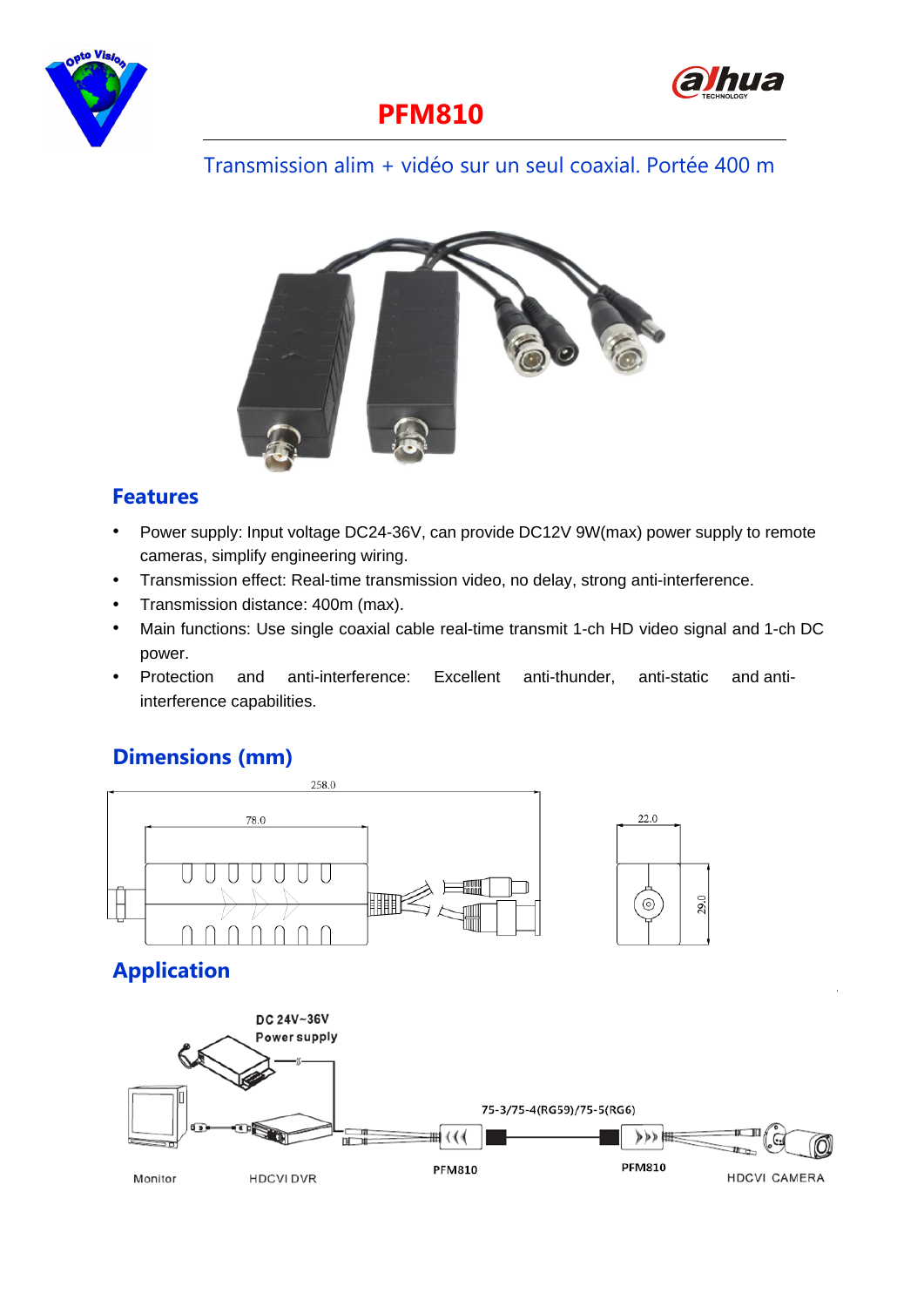

# **PFM810**

### **Specifications**

| <b>Model</b>                         | <b>PFM810</b>                            |                  |            |                 |  |
|--------------------------------------|------------------------------------------|------------------|------------|-----------------|--|
| <b>Properties</b>                    |                                          |                  |            |                 |  |
| <b>Transmission Signal</b>           | 1 channel HDCVI/HDTVI/AHD/CVBS           |                  |            |                 |  |
| <b>Transmission Distance</b>         | 720P/1080P: 400m(max)                    |                  |            |                 |  |
|                                      | Cable type                               | Input Voltage    | Distance   | Output Power    |  |
| Power Supply                         | $75 - 3$                                 | DC <sub>24</sub> | $0-100m$   | <b>DC12V 4W</b> |  |
|                                      |                                          |                  | 100-150m   | DC12V 3W        |  |
|                                      |                                          | <b>DC36</b>      | $0-100m$   | <b>DC12V 9W</b> |  |
|                                      |                                          |                  | 100-200m   | <b>DC12V 6W</b> |  |
|                                      | RG59(75-4)                               | DC <sub>24</sub> | $0 - 100m$ | DC12V 5W        |  |
|                                      |                                          |                  | 100-250m   | DC12V 3W        |  |
|                                      |                                          | <b>DC36</b>      | $0-150m$   | <b>DC12V 9W</b> |  |
|                                      |                                          |                  | 150-300m   | DC12V 6W        |  |
|                                      | RG6(75-5)                                | DC <sub>24</sub> | $0 - 100m$ | <b>DC12V 6W</b> |  |
|                                      |                                          |                  | 100-300m   | DC12V 3.5W      |  |
|                                      |                                          |                  | 300-400m   | DC12V 3W        |  |
|                                      |                                          | DC36             | $0 - 400m$ | <b>DC12V 7W</b> |  |
| Category Type                        | Coax 75-5(RG6)/75-4(RG59)/75-3           |                  |            |                 |  |
| <b>Video Transmission Properties</b> |                                          |                  |            |                 |  |
| Coaxial Video Connector              | <b>BNC-M</b>                             |                  |            |                 |  |
| Connection Way                       | <b>BNC</b>                               |                  |            |                 |  |
| Compatible Format                    | HDCVI/HDTVI/AHD/CVBS                     |                  |            |                 |  |
| Resolution                           | 720P/1080P                               |                  |            |                 |  |
| Anti-interference                    | >60db                                    |                  |            |                 |  |
| <b>Protection</b>                    |                                          |                  |            |                 |  |
| <b>ESD</b>                           | 1a contact discharge electricity level 3 |                  |            |                 |  |
|                                      | 1b air discharge electricity level 3     |                  |            |                 |  |
|                                      | Per: IEC61000-4-2                        |                  |            |                 |  |
| <b>Coaxial Cable Connector</b>       | 2KV(common-code)                         |                  |            |                 |  |
|                                      | Per: IEC61000-4-5                        |                  |            |                 |  |
| <b>UTP Cable Connector</b>           | 2KV(different-code), 4KV(common-code)    |                  |            |                 |  |
|                                      | Per: IEC61000-4-5                        |                  |            |                 |  |
| Impedance                            |                                          |                  |            |                 |  |
| Coax                                 | 75 ohms                                  |                  |            |                 |  |
| <b>Physical Properties</b>           |                                          |                  |            |                 |  |
| Dimension(L*W*H)                     | 78mm*29mm*22mm                           |                  |            |                 |  |
| Shell                                | ABS                                      |                  |            |                 |  |
| Color                                | <b>Black</b>                             |                  |            |                 |  |
| N.W.                                 | 153g                                     |                  |            |                 |  |
| <b>Stability</b>                     |                                          |                  |            |                 |  |